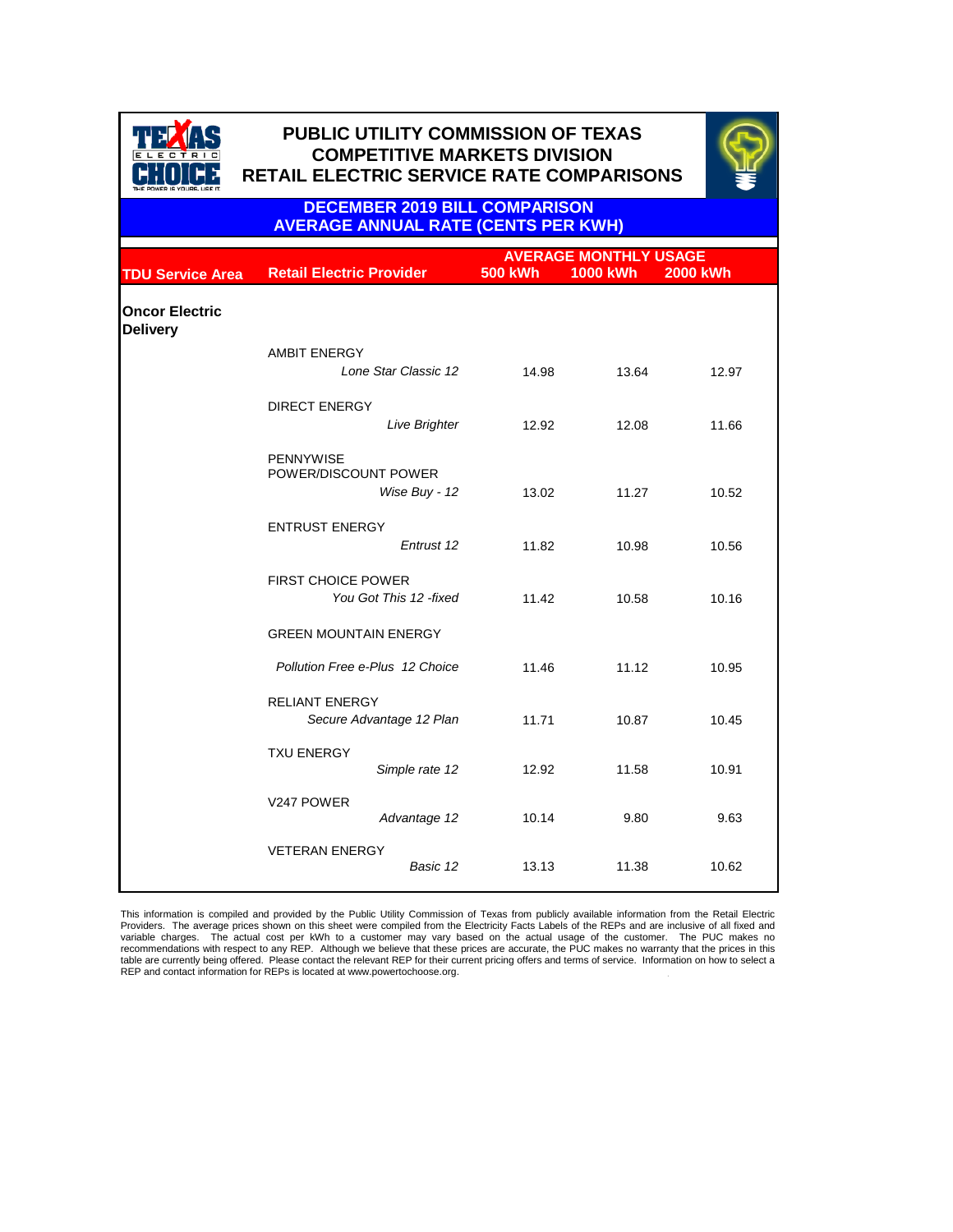



### **DECEMBER 2019 BILL COMPARISON AVERAGE ANNUAL RATE (CENTS PER KWH)**

| <b>TDU Service Area</b>                              | <b>Retail Electric Provider</b>                                 |               | <b>500 kWh</b> | <b>AVERAGE MONTHLY USAGE</b><br><b>1000 kWh</b> | <b>2000 kWh</b> |
|------------------------------------------------------|-----------------------------------------------------------------|---------------|----------------|-------------------------------------------------|-----------------|
| <b>CenterPoint Energy</b><br><b>Houston Electric</b> |                                                                 |               |                |                                                 |                 |
|                                                      | <b>AMBIT ENERGY</b><br>Lone Star Classic 12                     |               | 15.85          | 14.30                                           | 13.53           |
|                                                      | <b>DIRECT ENERGY</b><br>Live Brighter 12                        |               | 14.17          | 13.13                                           | 12.61           |
|                                                      | PENNYWISE POWER/DISCOUNT POWER                                  | Wise Buy - 12 | 11.95          | 11.40                                           | 11.12           |
|                                                      | <b>ENTRUST ENERGY</b>                                           | Entrust 12    | 12.72          | 11.67                                           | 11.15           |
|                                                      | <b>FIRST CHOICE POWER</b><br>You Got This 12                    |               | 12.67          | 11.63                                           | 11.11           |
|                                                      | <b>GREEN MOUNTAIN ENERGY</b><br>Pollution Free e-Plus 12 Choice |               | 12.47          | 11.92                                           | 11.65           |
|                                                      | <b>RELIANT ENERGY</b><br>Secure Advantage 12 Plan               |               | 12.72          | 11.67                                           | 11.15           |
|                                                      | <b>TXU ENERGY</b><br>Simple Rate 12                             |               | 14.22          | 12.67                                           | 11.90           |
|                                                      | V247 POWER                                                      | Advantage 12  | 11.03          | 10.48                                           | 10.21           |
|                                                      | <b>VETERAN ENERGY</b>                                           | Basic 12      | 14.57          | 12.62                                           | 11.76           |

This information is compiled and provided by the Public Utility Commission of Texas from publicly available information from the Retail Electric Providers. The<br>average prices shown on this sheet were compiled from the Ele believe that these prices are accurate, the PUC makes no warranty that the prices in this table are currently being offered. Please contact the relevant REP for their current pricing offers and terms of service. Information on how to select a REP and contact information for REPs is located at www.powertochoose.org.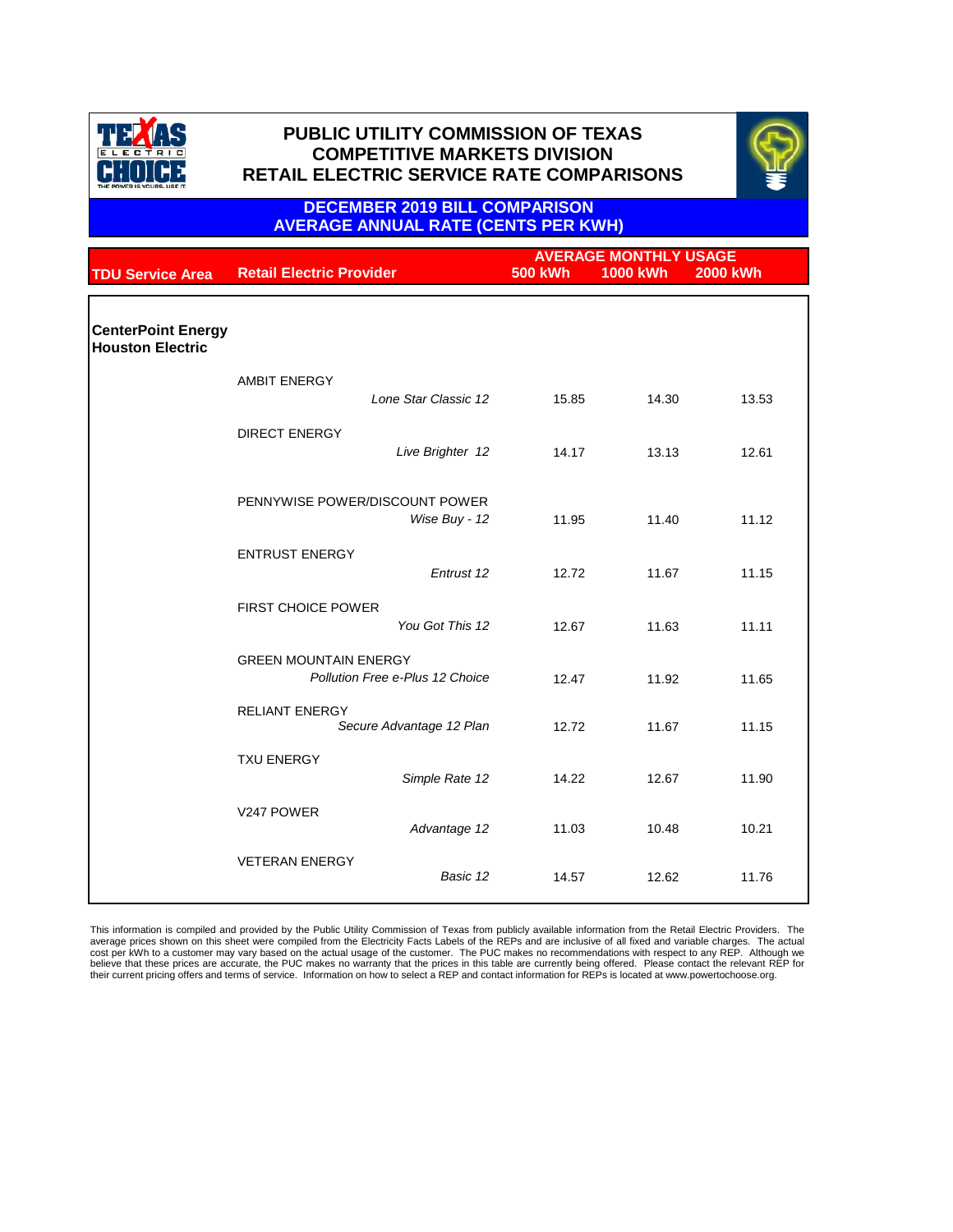



**DECEMBER 2019 BILL COMPARISON AVERAGE ANNUAL RATE (CENTS PER KWH)**

|                                  |                                                             | <b>AVERAGE MONTHLY USAGE</b> |                 |                 |
|----------------------------------|-------------------------------------------------------------|------------------------------|-----------------|-----------------|
| <b>TDU Service Area</b>          | <b>Retail Electric Provider</b>                             | <b>500 kWh</b>               | <b>1000 kWh</b> | <b>2000 kWh</b> |
| <b>Texas-New Mexico</b><br>Power |                                                             |                              |                 |                 |
|                                  | <b>AMBIT ENERGY</b><br>Lone Star Select One-Year            | 16.85                        | 15.07           | 14.18           |
|                                  | <b>DIRECT ENERGY</b><br>Live Brighter 12                    | 15.29                        | 14.01           | 13.37           |
|                                  | PENNYWISE POWER /<br><b>DISCOUNT POWER</b><br>Wise Buy - 12 | 14.99                        | 12.88           | 11.83           |
|                                  | <b>ENTRUST ENERGY</b><br>Entrust 12                         | 13.99                        | 12.71           | 12.07           |
|                                  | <b>FIRST CHOICE POWER</b><br>You Got This 12                | 13.79                        | 12.51           | 11.87           |
|                                  | <b>GREEN MOUNTAIN ENERGY</b><br>Pollution Free e-Plus 12    | 13.53                        | 12.74           | 12.35           |
|                                  | <b>RELIANT ENERGY</b><br>Secure Advantage 12 Plan           | 13.33                        | 12.04           | 11.40           |
|                                  | <b>TXU ENERGY</b><br>Simple Rate 12                         | 14.59                        | 12.81           | 11.92           |
|                                  | V <sub>247</sub><br>Advantage 12                            | 15.10                        | 13.62           | 12.87           |
|                                  | <b>VETERAN ENERGY</b><br>Basic 12                           | 16.10                        | 13.99           | 12.94           |

This information is compiled and provided by the Public Utility Commission of Texas from publicly available information from the Retail Electric Providers. The average prices shown on this sheet were compiled from the Electricity Facts Labels of the REPs and are inclusive of all fixed and variable charges. The actual cost per kWh to a customer may vary based on the actual usage of the customer. The PUC makes no recommendations with respect to any REP. Although we believe that these prices are accurate, the PUC makes no warranty that the prices in this table are currently being offered. Please contact the relevant REP for their current pricing offers and terms of service. Information on how to select a REP and contact information for REPs is located at www.powertochoose.org.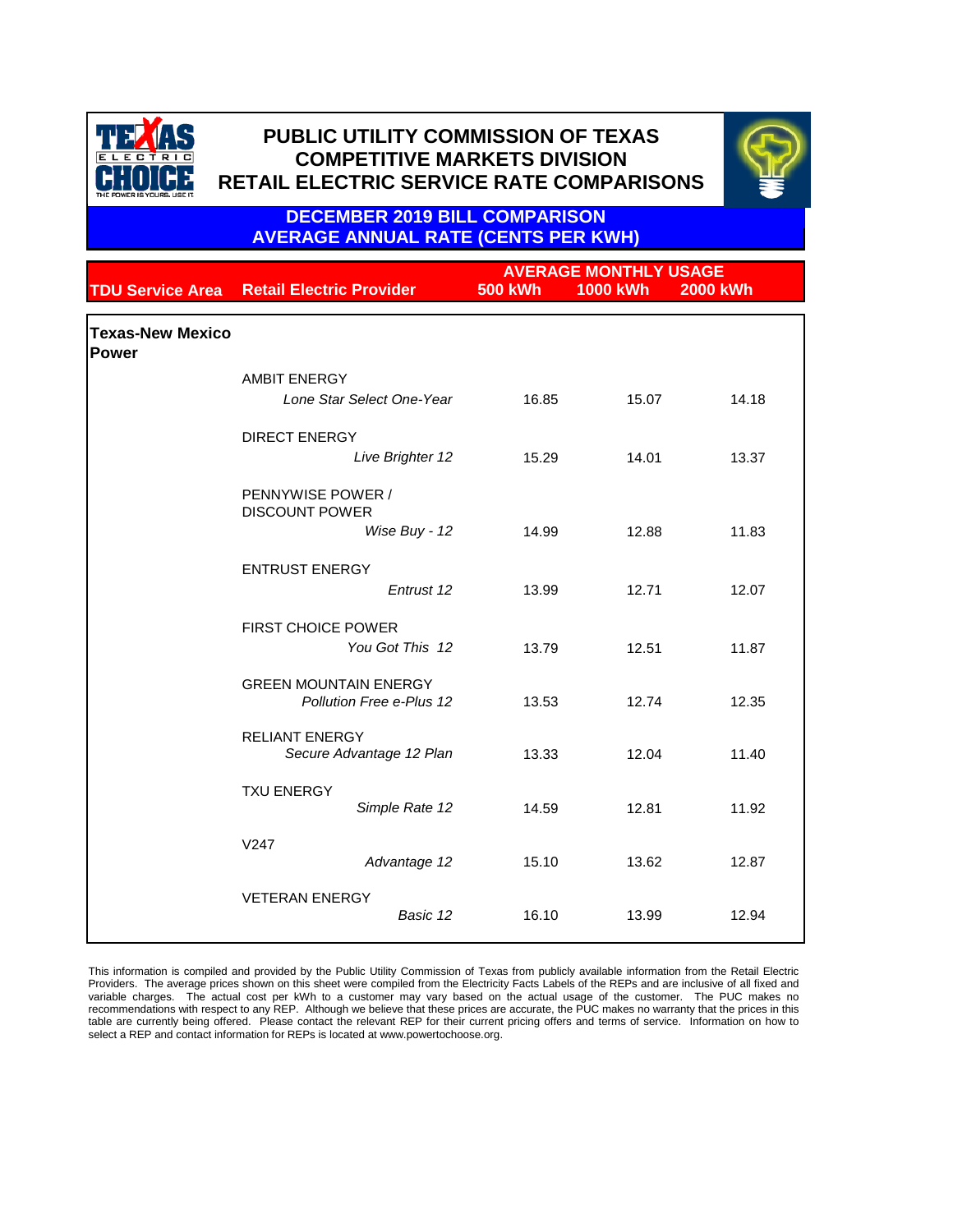



**DECEMBER 2019 BILL COMPARISON AVERAGE ANNUAL RATE (CENTS PER KWH)**

|                          |                                                             | <b>AVERAGE MONTHLY USAGE</b> |                 |                 |
|--------------------------|-------------------------------------------------------------|------------------------------|-----------------|-----------------|
| <b>TDU Service Area</b>  | <b>Retail Electric Provider</b>                             | <b>500 kWh</b>               | <b>1000 kWh</b> | <b>2000 kWh</b> |
| <b>AEP Texas Central</b> |                                                             |                              |                 |                 |
|                          | <b>AMBIT ENERGY</b><br>Lone Star Select One-Year            | 16.32                        | 14.42           | 13.47           |
|                          | <b>CPL RETAIL ENERGY</b><br><b>Price Protection Plan 12</b> | 14.88                        | 13.48           | 12.78           |
|                          | <b>DIRECT ENERGY</b><br>Live Brighter 12                    | 14.98                        | 13.58           | 12.88           |
|                          | PENNYWISE POWER / DISCOUNT                                  |                              |                 |                 |
|                          | <b>POWER</b><br>Wise Buy - 12                               | 12.99                        | 12.09           | 11.64           |
|                          | <b>ENTRUST ENERGY</b><br>Entrust 12                         | 14.27                        | 12.88           | 12.18           |
|                          | <b>FIRST CHOICE POWER</b><br>You Got This 12                | 13.48                        | 12.08           | 11.38           |
|                          | <b>GREEN MOUNTAIN ENERGY</b><br>Pollution Free e-Plus 12    | 13.43                        | 12.53           | 12.08           |
|                          | <b>RELIANT ENERGY</b><br>Secure Advantage 12 Plan           | 12.95                        | 11.55           | 10.85           |
|                          | <b>TXU ENERGY</b><br>Simple Rate 12                         | 14.78                        | 12.88           | 11.93           |
|                          | V247 Power<br>Advantage 12                                  | 12.13                        | 11.23           | 10.78           |
|                          | <b>VETERAN ENERGY</b><br>Basic 12                           | 15.53                        | 13.22           | 12.19           |
|                          |                                                             |                              |                 |                 |

This information is compiled and provided by the Public Utility Commission of Texas from publicly available information from the Retail Electric Providers.<br>The average prices shown on this sheet were compiled from the Elec located at www.powertochoose.org.